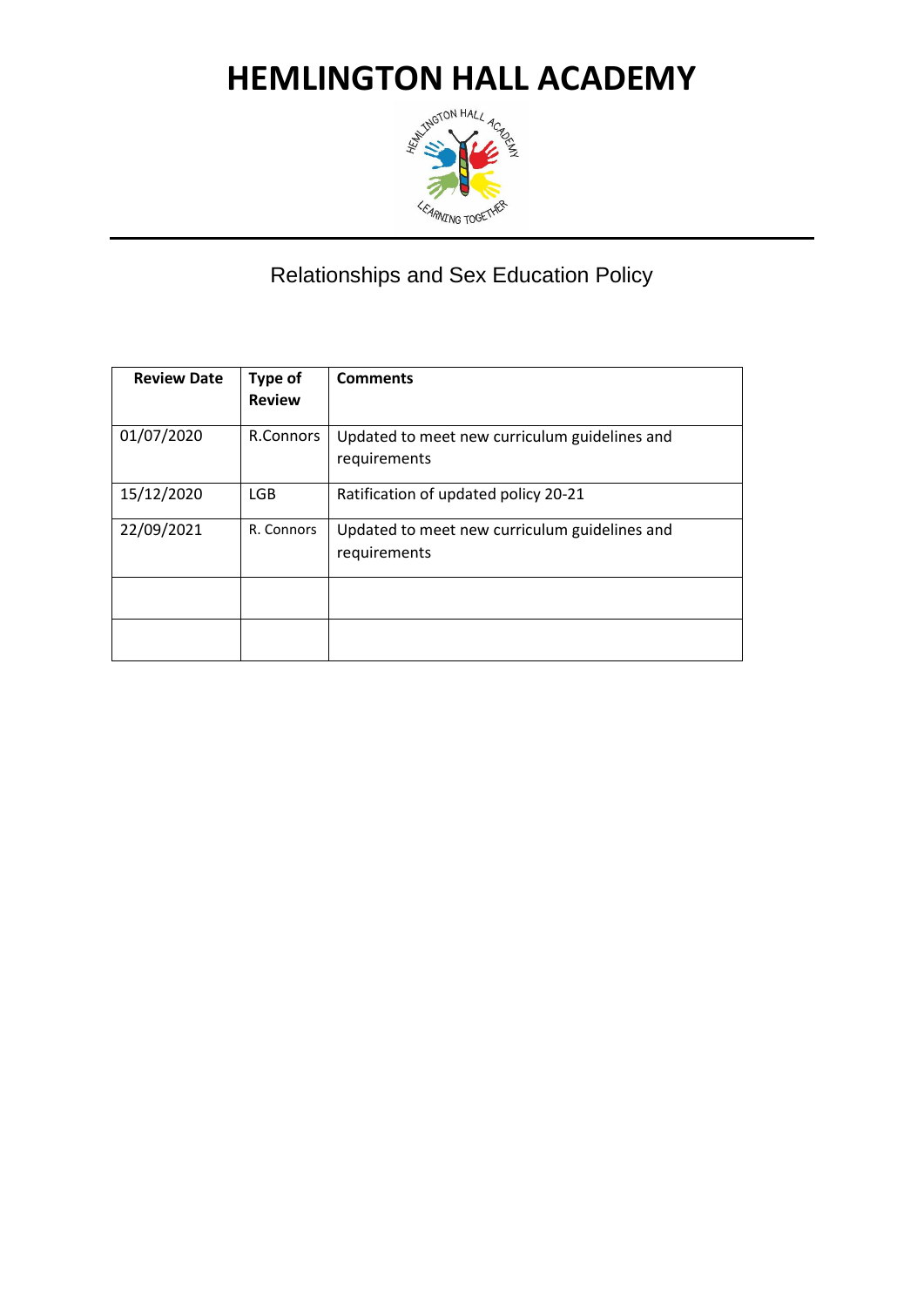## **HEMLINGTON HALL ACADEMY**<br>REMARK AND RESIDENCE AND RESIDENCE



#### **Relationships and Health Education Policy**

#### **1. Background**

The UK government has passed The Relationships Education, Relationships and Sex Education and Health Education (England) Regulations 2019 made under sections 34 and 35 of the Children and Social Work Act 2017, which made Relationships Education compulsory for all pupils receiving primary education and Relationships and Sex Education (RSE) compulsory for all pupils receiving secondary education. These Regulations also made Health Education compulsory in all schools except Independent Schools. Personal, Social, Health and Economic Education (PSHE) continues to be compulsory in independent schools.

The Department for Education also published guidance as to the content of the Relationship Education and Health Education. The effect of this legislation is that from September 2020, all state-funded primary schools will have to deliver two new subjects "Relationships Education" and "Health Education". These subjects should sit within a wider framework of Personal, Social, Health Education, which has been described by the Chief Medical Officer as a bridge between health and education  $1, 2$ .

High quality, evidence-based and age-appropriate teaching of these subjects can help prepare pupils for the opportunities, responsibilities and experiences of adult life. They can also enable schools to promote the spiritual, moral, social, cultural, mental and physical development of pupils, at school and in society.

Although these are important educational subjects in their own right, research evidence (3-6) suggests that learning about relationships and health promotes wellbeing and can also improve academic attainment.

These subjects represent a huge opportunity to help children and young people develop knowledge and attributes to support their own, and others', well-being and attainment and help them to become successful, and happy adults, who make a meaningful contribution to society.

Primary Schools also can decide whether they also teach 'Sex Education' in addition to that already being addressed as part of the National Curriculum, Science.

#### **2. Aims of the PSHE Relationships and Health Education**

The aim of relationships education at Hemlington Hall Academy is to help pupils develop self-respect, confidence and empathy. Pupils will learn about what makes healthy relationships, focusing on family and friendships, in a way that is age appropriate and sensitive to their needs. This will include online relationships, and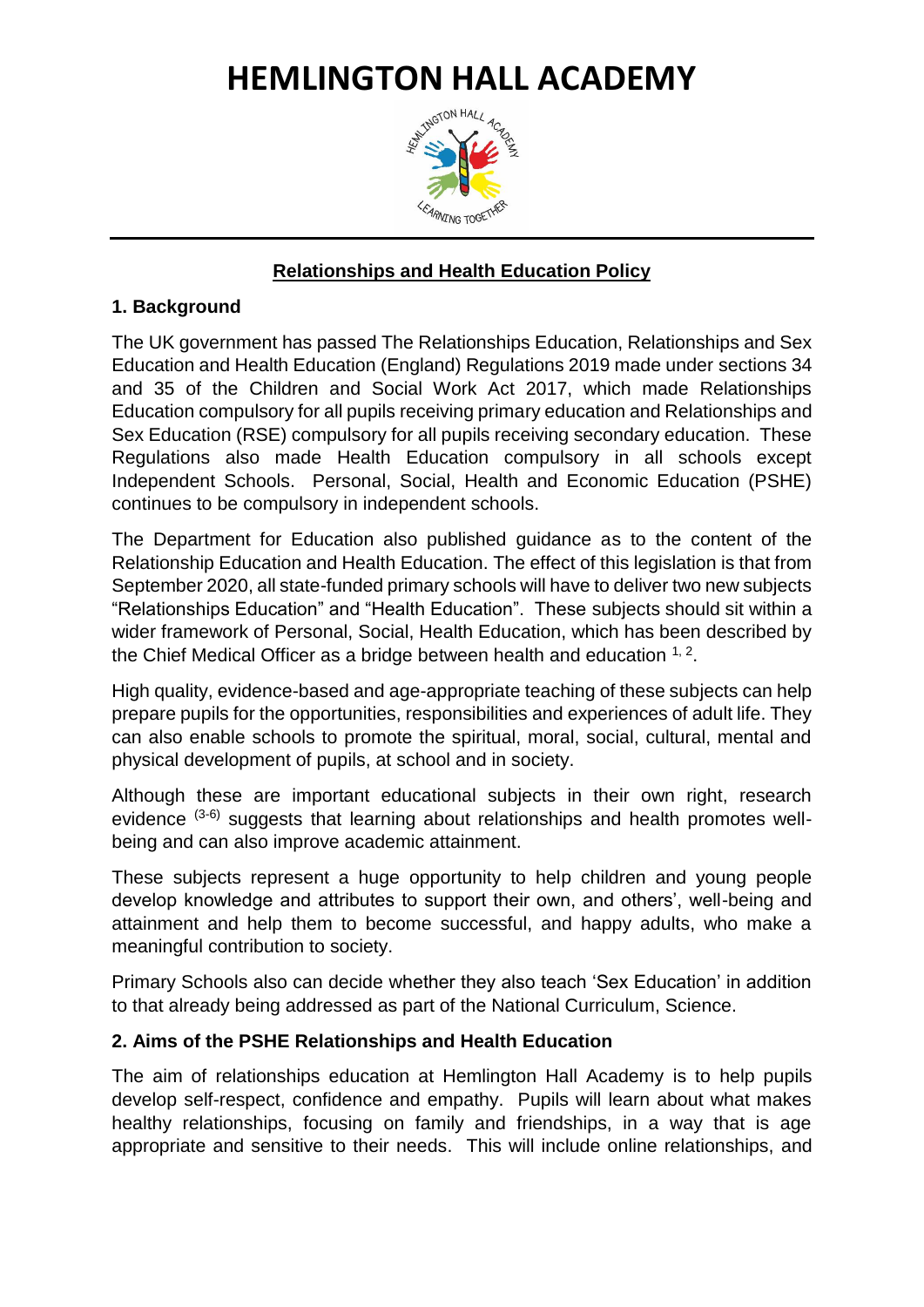

how to seek help if they feel unsafe. Teaching will respect the diversity of families in our community.

Relationships education is not about sexual relationships. The aim of RSE is to provide balanced factual information about physical and emotional changes, together with consideration of the broader emotional, ethical, religious, and moral dimensions.

Children's learning about Relationships Education, is mutually supportive of, and contributes to learning about Health Education, which includes physical health and mental well-being. Physical health and mental well-being are interlinked, and it is important that pupils understand that good physical health contributes to good mental well-being.

The aim of teaching pupils about physical health and mental well-being is to give them the information that they need to make good decisions about their own health and wellbeing, promote pupils' ability to regulate their emotions and to reduce stigma attached to mental health issues.

Children's learning in Relationships Education and Health Education will support the wider work of the school in helping to foster pupil well-being, develop resilience and character that we know are fundamental to pupils being happy, successful and productive members of society. We consider:

- How relationships education relates to the HHA ethos and values.
- Age appropriate, National curriculum guidance on the teaching of sex education
- Parents right to withdraw children, and ensure we keep parents informed in advance of teaching these aspects of the Curriculum

#### **3. Policy development**

This policy has been developed in consultation with staff, pupils and parents as required by the Department for Education in their Statutory guidance on Relationships Education, Relationships and Sex Education (RSE) and Health Education<sup>7</sup> which is mandatory from September 2020.

We are committed to on-going consultation with families and stakeholders throughout the evolution of our school's relationships education programme. The process has involved the following steps:

- $Review a working group pulled together all relevant information including$ national and local guidance.
- Staff consultation staff had the opportunity to look at the policy and make recommendations.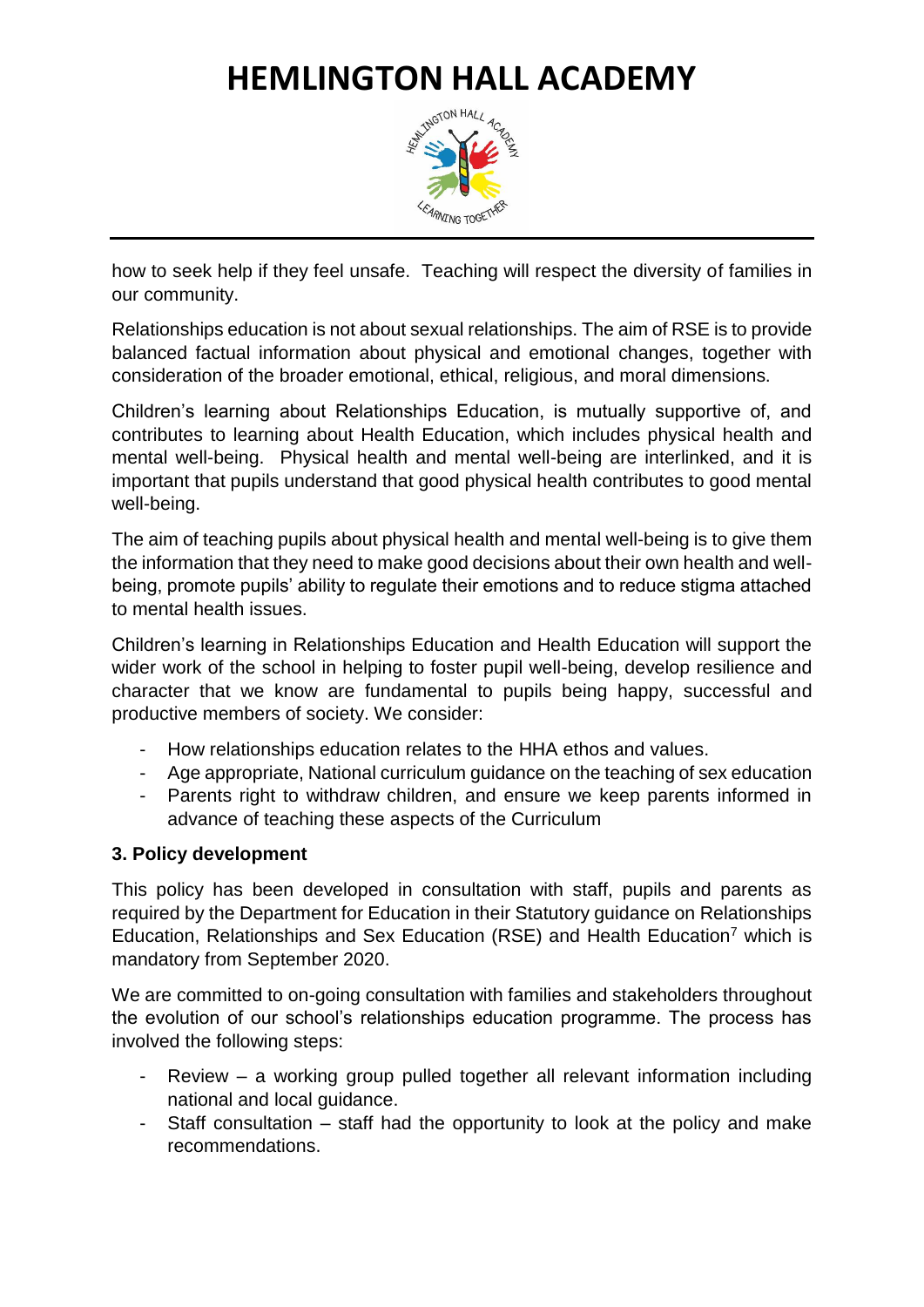### **HEMLINGTON HALL ACADEMY**<br>ANOTON HALL ACADEMY



- Parent/stakeholder consultation parents and any interested parties were invited to work with us on policy, look at examples of resources and make recommendations.
- Pupil consultation we spoke to pupils about the skills they would like to learn
- Ratification once amendments were made, the policy was shared with governors and ratified.

The DfE guidelines state that schools must consult parents in developing and reviewing their policy and that the policy should reflect the view of teachers and pupils.

All schools are aware that that some pupils are more vulnerable to exploitation, bullying and other issues due to the nature of their special educational needs and disabilities (SEND). Relationships Education and Health Education must be accessible for all pupils and we will ensure high quality teaching, in line with the SEND code of practice that is differentiated and personalised to ensure accessibility.

Our Relationships Education and Health Education Policy will be published on our website and a paper copy can be obtained from the school office (free of charge).

#### **4. Statutory Requirements**

Relationships education is compulsory in primary schools from September 2020, so all pupils must take part in these lessons. In developing our policy, we consulted with Parents and other stakeholders, which DfE guidance<sup>9</sup> suggests should be a process, to seek opinions about particular activities, to better understand their views and take them into account when making final decisions. . The DfE Guidance is equally clear that schools ultimately make the final decisions and engagement does not amount to a parental veto.

Sex education is not compulsory for primary schools. Pupils will learn about puberty and the changing adolescent body as part of Health Education after year 4, as part of science/health education lessons in Years 5 and 6.

Other aspects of sex education will not be covered unless safeguarding concerns determine otherwise. Parents will be informed in advance if that happens.

Health Education is also statutory and focuses on learning about the characteristics of good physical health and mental well-being and the relationship between good physical health and good mental well-being.

#### **5. Links to other policies and curriculum areas**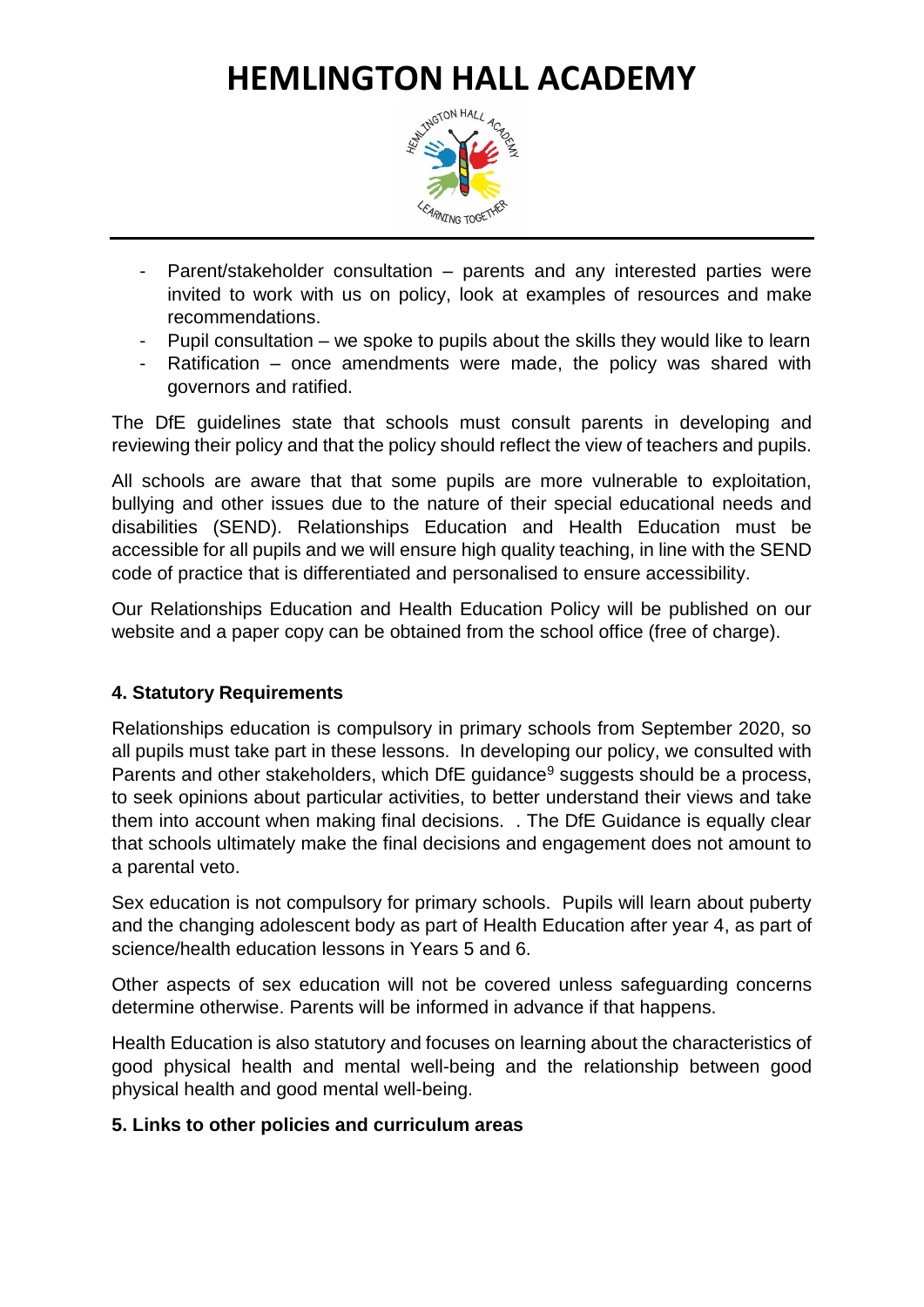## **HEMLINGTON HALL ACADEMY**<br>REMARK AND RESIDENCE AND RESIDENCE AND RESEARCH AND RESEARCH AND RESEARCH AND RESEARCH AND RESEARCH AND RESPONDENCE AND RESPONDENCE AND RESPONDENCE AND RESPONDENCE AND RESPONDENCE AND RESPONDENCE



Much of the sex and relationship education takes place within PSHE lessons, however, RSE and Health Education complement several national curriculum subjects.

Teachers generally deliver the PSHE curriculum with support from professionals where appropriate. School staff are usually the best people to work with the pupils on many of the RSE topics as they are aware of each pupil's individual circumstances. RSE lessons are set within the wider context of the PSHE curriculum and focus more on the emotional aspects of development and relationships, although the physical aspects of puberty and reproduction are also taught as part of National Curriculum Science. The school PSHE Programme and Science National Curriculum are taught in every year group from year 1 onwards.

#### **5.1 National Curriculum for Science**

At Key Stages 1 and 2, the national curriculum for science includes teaching about the main external parts of the body and changes to the human body as it grows from birth to old age, including puberty. This remains statutory.

#### **5.2 National Curriculum for Computing**

Our curriculum for computing aims to ensure that all pupils can understand and apply the fundamental principles and concepts of computer science, including logic, algorithms and data representation. It also covers e-safety, with progression in the content to reflect the different and escalating risks that young people face as they get older. This includes how to use technology safely, responsibly, respectfully and securely, how to keep personal information private, what the signs of grooming (including online) are and where to go for help and support.

#### **5.3 National Curriculum for Physical Education**

Our PE curriculum aims to ensure that pupils develop competence to excel in a broad range of physical activities, are physically active for sustained periods of time, engage in competitive sport and activities and lead healthy, active lives.

#### **5.4 Character Education**

Throughout the school, we follow, as far as reasonably possible, the (non-statutory) Framework Guidance on Character Education from the Department for Education<sup>9</sup>.

#### **5.5 Other Policies**

Our policies comply with the relevant requirements of the Equality Act 201010 and the Public sector equality duty (PSED) (s.149 of the Equality Act).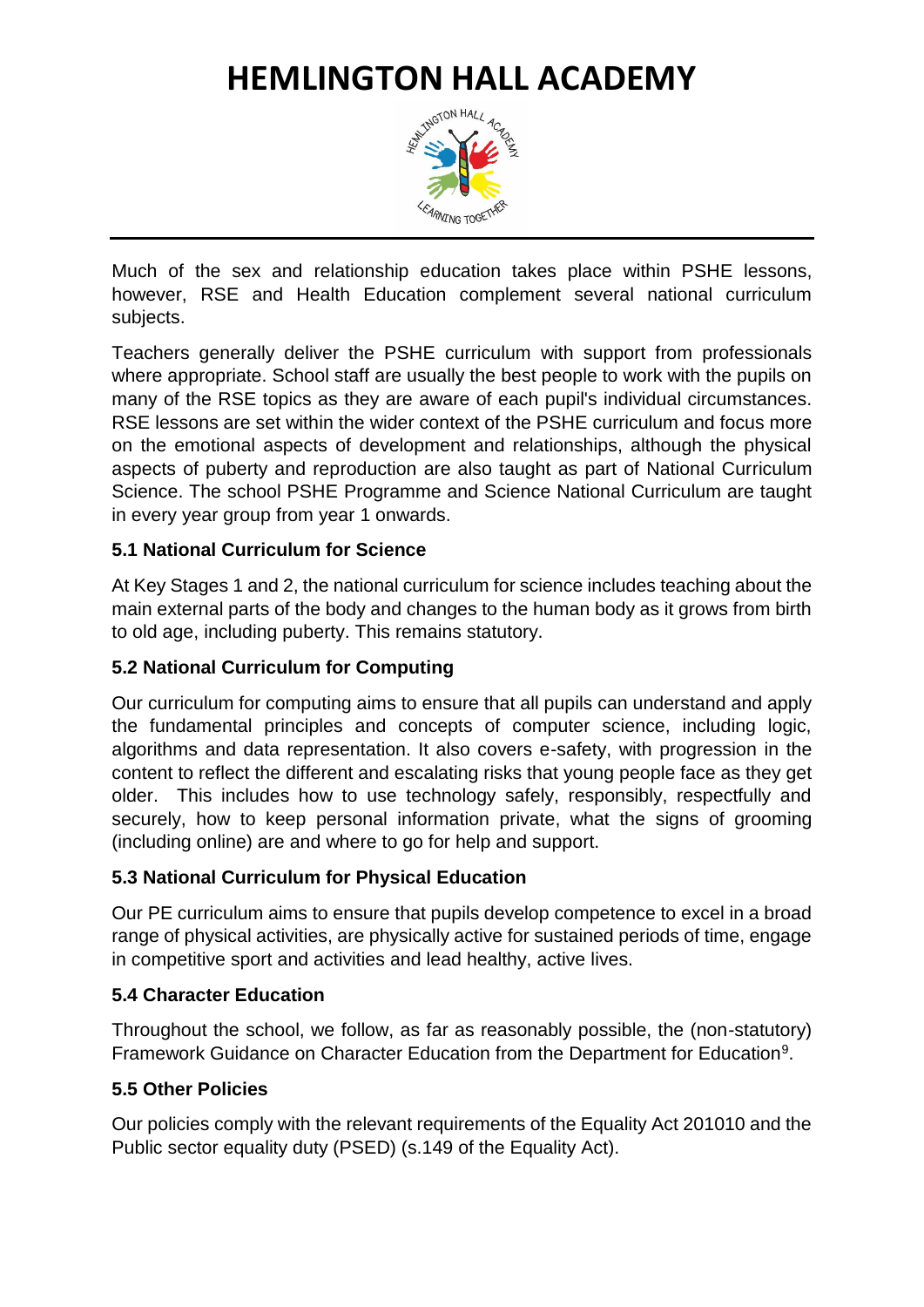

The content of Relationships Education is supported by our Anti-Bullying, Equality and Diversity Trust, and Child Protection & Safeguarding policies.

We provide free sanitary products to girls in school on request.

Health Education links to these and also our Computing and PE policies.

These policies should be read in conjunction with:

• Keeping Children Safe in Education Sept 2020 (statutory guidance)

• Respectful School Communities: Self Review and Signposting Tool (a tool to support a whole school approach that promotes respect and discipline)

• Behaviour and Discipline in Schools (advice for schools, including advice for appropriate behaviour between pupils)

- Equality Act 2010 and schools
- SEND code of practice: 0 to 25 years (statutory quidance)
- Alternative Provision (statutory guidance)
- Mental Health and Behaviour in Schools (advice for schools)

• Preventing and Tackling Bullying (advice for schools, including advice on cyberbullying)

• Sexual violence and sexual harassment between children in schools (advice for schools)

• The Equality and Human Rights Commission Advice and Guidance (provides advice on avoiding discrimination in a variety of educational contexts)

• Promoting Fundamental British Values as part of SMSC in schools (guidance for maintained schools on promoting basic important British values as part of pupils' spiritual, moral, social and cultural (SMSC)

SMSC requirements for independent schools (guidance for independent schools on how they should support pupils' spiritual, moral, social and cultural development)

#### **6. Delivery of Relationships Education**

Relationships education will be inclusive for all pupils, sensitive to all family and faith backgrounds and pupils' own identities. It will be respectful of all protected characteristics under the Equality Act 2010. Protected characteristics are age,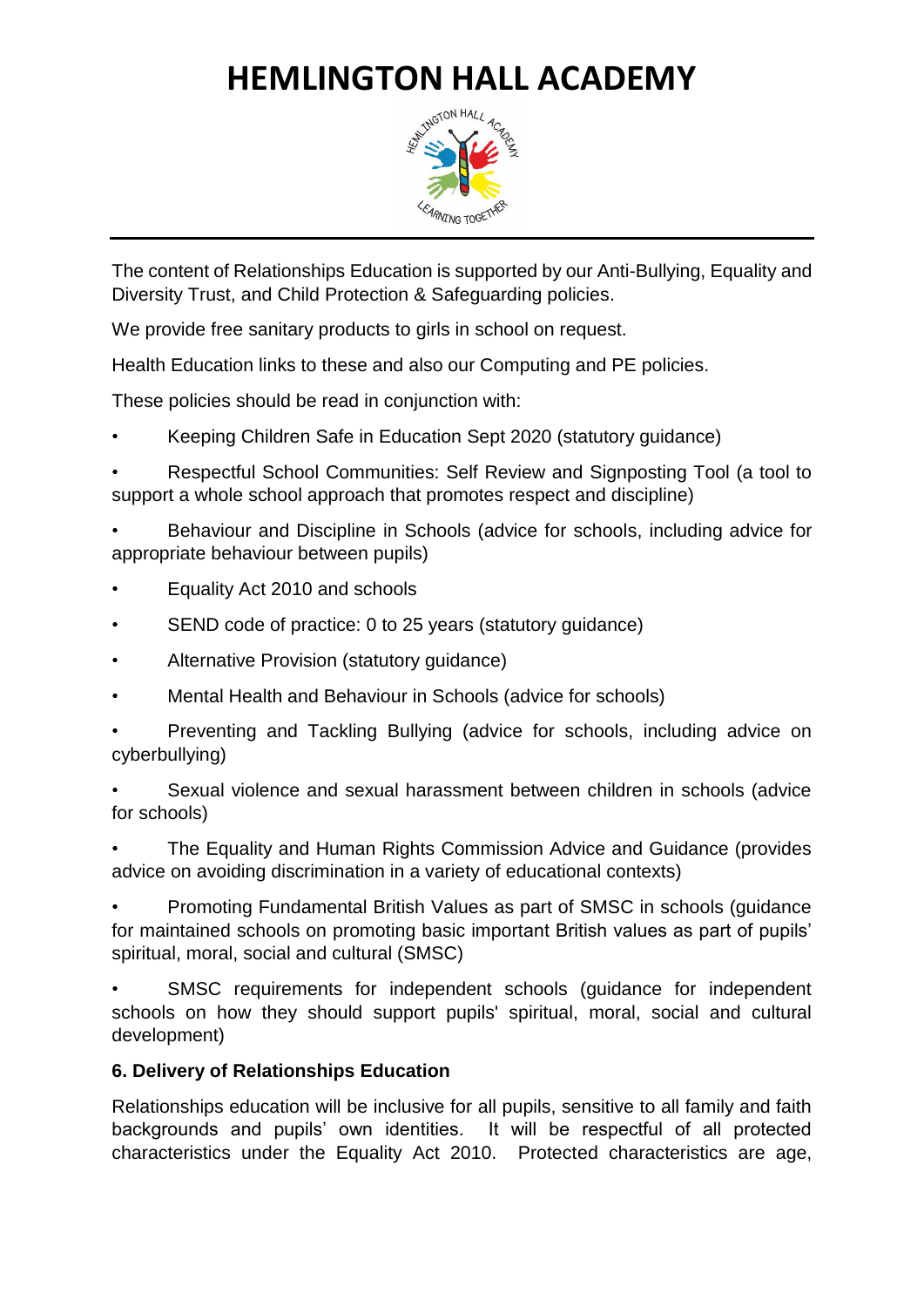### **HEMLINGTON HALL ACADEMY**<br>ANOTON HALL ACADEMY



disability, gender reassignment, race, religion or belief, sex, sexual orientation, marriage and civil partnership and pregnancy and maternity.

#### *Ethnic, Cultural and Religious Groups*

We intend our policy to be sensitive to the needs of different ethnic, cultural and religious groups. We encourage parents /carers to discuss any concerns with Mrs Edmenson. Before lessons which some groups may want to discuss, the content is highlighted in parental newsletters to allow for an opportunity of discussion and clarification.

#### *Pupils with Special Needs*

We will ensure that all pupils receive sex and relationship education, and we will offer provision appropriate to the needs of all our pupils, taking specialist advice where necessary. Children with significant SEND needs are expected to understand the concepts of RSE at a 'stage appropriate' level and will be supported by specialist staff when appropriate.

#### *Sexual Identity, Gender Identity and Sexual Orientation*

We aim to deal sensitively and honesty with issues of sexual orientation and gender identity and answer appropriate questions and offer support. We aim to deliver a fully inclusive curriculum, underpinned by an understanding of healthy relationships – no matter who that relationship is with. Pupils, whatever their developing sexuality, need to feel that sex and relationship education is relevant to them. Such issues often occur outside of PSHCE lesson time, e.g. from texts children are reading or TV they may discuss. Teachers are aware that 'incidental' teaching is key in all aspects of RSE.

Across all Key Stages, pupils will be supported to develop the following skills as appropriate to their age:

- Communication skills
- Forming positive relationships including self-respect as well as respect and empathy for others
- Recognising and assessing potential risks
- Assertiveness and managing conflict and difficult emotions

These skills are taught within the context of family life and friendships, in an age appropriate way. The school environment will reflect, value and celebrate the diversity of friendships and relationships. Lessons will be delivered by school staff.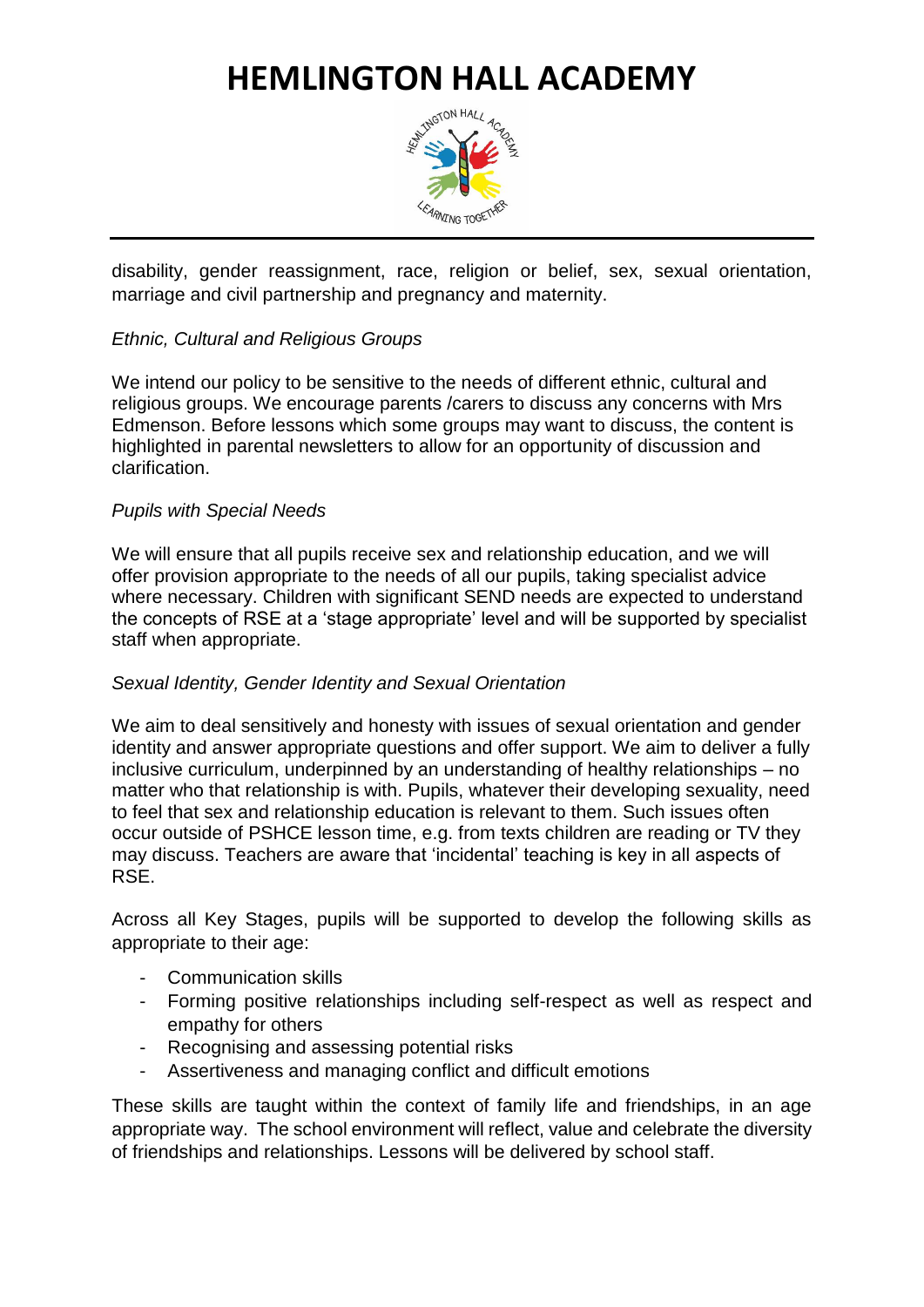### **HEMLINGTON HALL ACADEMY**<br>ANGLE ACADEMY



Children will sometimes ask questions pertaining to relationships, sex or sexuality that go beyond what is set out in the curriculum. If questions go unanswered by school staff, children may turn to inappropriate sources of information including the internet. We will answer any questions in a way that is sensitive to children's family and faith backgrounds, appropriate to their age and understanding, and consistent with the relationships education policy and scheme of work. This may necessitate discussion on a one-to-one basis or in small groups, as not every child in a class will have the same type of questions. We may contact parents if we need guidance about a child's needs or if we think a child would benefit from their parents' input around a particular issue.

Importantly, each class of children will be reviewed for maturity and some of the learning opportunities will be based on children's questions. Detailing specific learning intentions allows teachers licence to answer these questions should they arise.

The Department for Education (DfE) has set out guidance on what children must learn in Relationships Education by the end of Year 6, under a series of themes. The statutory content as written by the DfE is set out below. Some themes will recur throughout school while others will be taught in the most appropriate years.

#### **6.1 Families and people who care for me**

- Families are important for children growing up because they can give love, security and stability.

- Characteristics of healthy family life, commitment to each other, including in times of difficulty, protection and care for children and other family members, the importance of spending time together and sharing each other's lives.

- Others' families, both in school or in the wider world, sometimes look different from their family, but that they should respect those differences and know that other children's families are also characterised by love and care.

- Stable, caring relationships, which may be of different types, are at the heart of happy families, and are important for children's security as they grow up.

- Marriage represents a formal and legally recognised commitment of two people to each other which is intended to be lifelong.

- How to recognise if family relationships are making them feel unhappy or unsafe, and how to seek help or advice from others if needed.

#### **6.2 Caring friendships**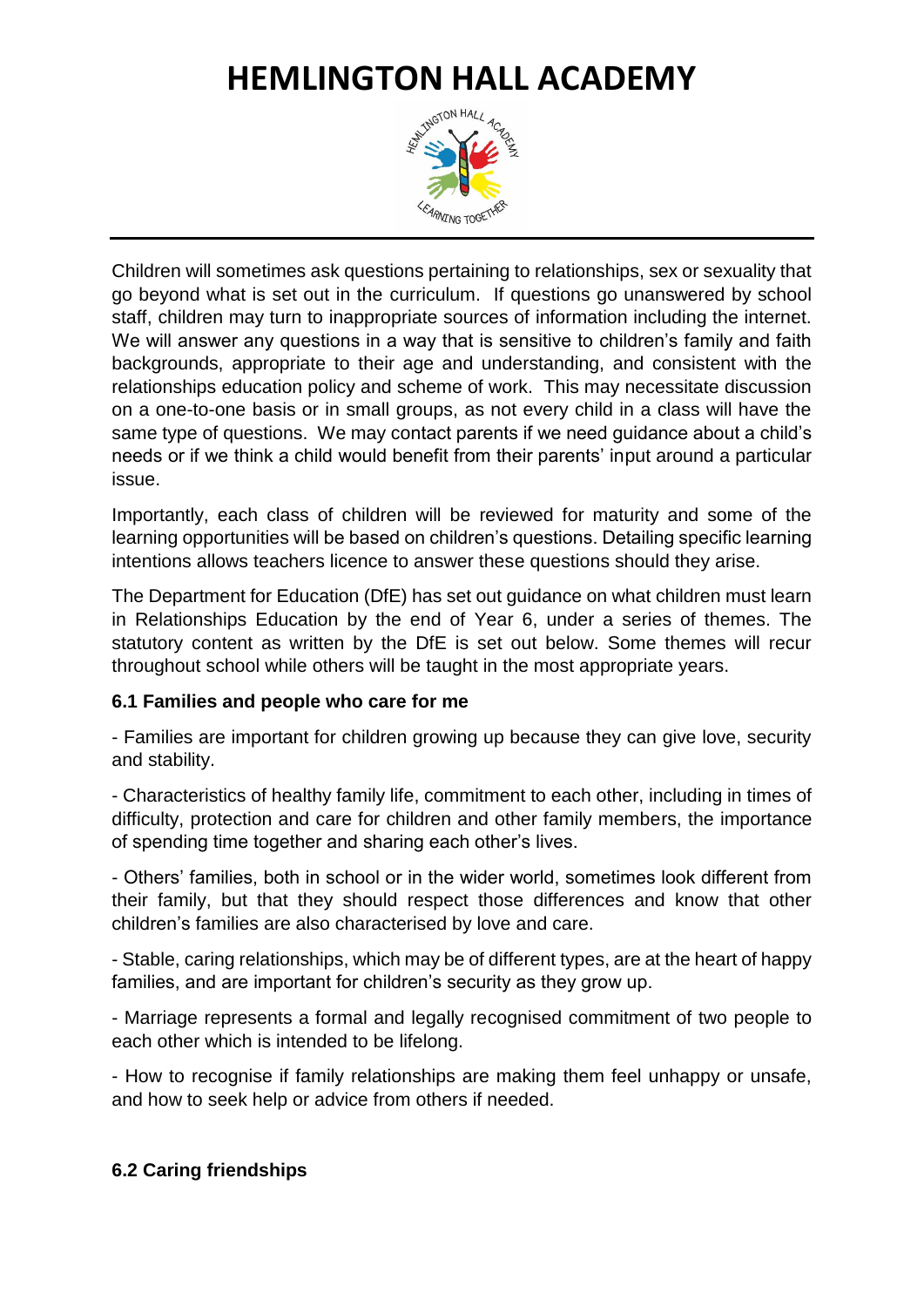

- How important friendships are in making us feel happy and secure, and how people choose and make friends.

- Characteristics of friendships, including mutual respect, truthfulness, trustworthiness, loyalty, kindness, generosity, trust, sharing interests and experiences and support with problems and difficulties.

- Healthy friendships are positive and welcoming towards others, and do not make others feel lonely or excluded.

- Most friendships have ups and downs, and that these can often be worked through so that the friendship is repaired or even strengthened, and that resorting to violence is never right.

- How to recognise who to trust and who not to trust, how to judge when a friendship is making them feel unhappy or uncomfortable, managing conflict, how to manage these situations and how to seek help or advice from others, if needed.

#### **6.3 Respectful relationships**

- The importance of respecting others, even when they are very different from them (for example, physically, in character, personality or backgrounds), or make different choices or have different preferences or beliefs.

- Practical steps they can take in a range of different contexts to improve or support respectful relationships.

- The conventions of courtesy and manners.

- The importance of self-respect and how this links to their own happiness.

- In school and in wider society they can expect to be treated with respect by others, and that in turn they should show due respect to others, including those in positions of authority.

- Different types of bullying (including cyberbullying), the impact of bullying, responsibilities of bystanders (primarily reporting bullying to an adult) and how to get help.

- What a stereotype is, and how stereotypes can be unfair, negative or destructive.

- The importance of permission-seeking and giving in relationships with friends, peers and adults.

#### **6.4 Online relationships**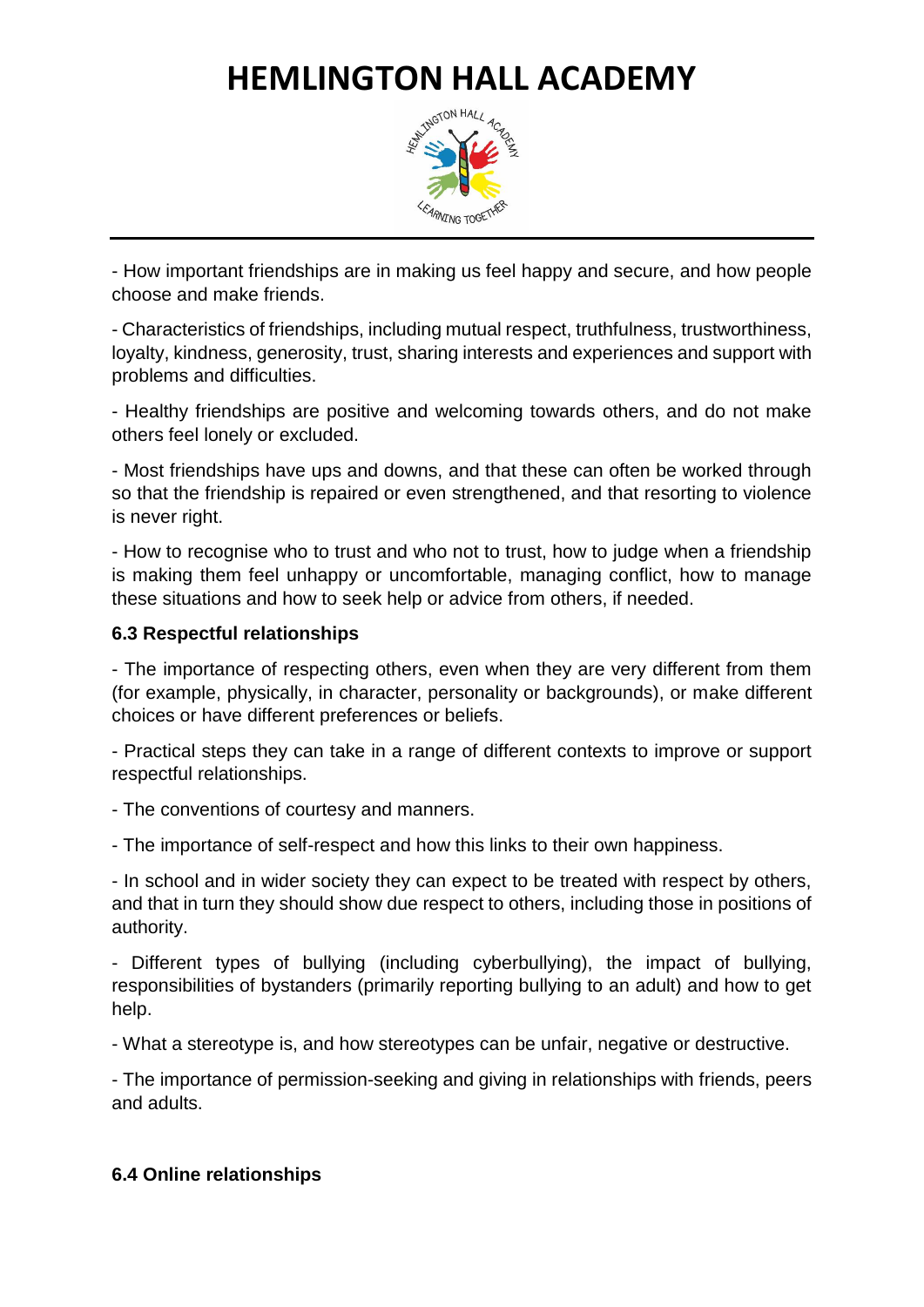

- People sometimes behave differently online, including by pretending to be someone they are not.

- The same principles apply to online relationships as to face-to-face relationships, including the importance of respect for others online including when we are anonymous.

- Rules and principles for keeping safe online, how to recognise risks, harmful content and contact, and how to report them.

- How to critically consider their online friendships and sources of information including awareness of the risks associated with people they have never met.

- How information and data is shared and used online.

#### **6.5 Being safe**

- What sorts of boundaries are appropriate in friendships with peers and others (including in a digital context).

- Privacy and the implications of it for both children and adults; including that it is not always right to keep secrets if they relate to being safe.

- Each person's body belongs to them, and the differences between appropriate and inappropriate or unsafe physical, and other, contact.

- How to respond safely and appropriately to adults they may encounter (in all contexts, including online) whom they do not know.

- How to recognise and report feelings of being unsafe or feeling bad about any adult.

- How to ask for advice or help for themselves or others, and to keep trying until they are heard.

- How to report concerns or abuse, and the vocabulary and confidence needed to do so.

- Where to get advice e.g. family, school and/or other sources.

Religious education links to relationships education by looking at family, values and morals, and the celebration of marriage in different traditions.

#### **7. Delivery of Health education**

Health Education is statutory in state funded schools from September 2020, includes teaching on feelings as they relate to mental well-being, the importance of friends and family, the impact of bullying, and how children can seek help if they have worries. It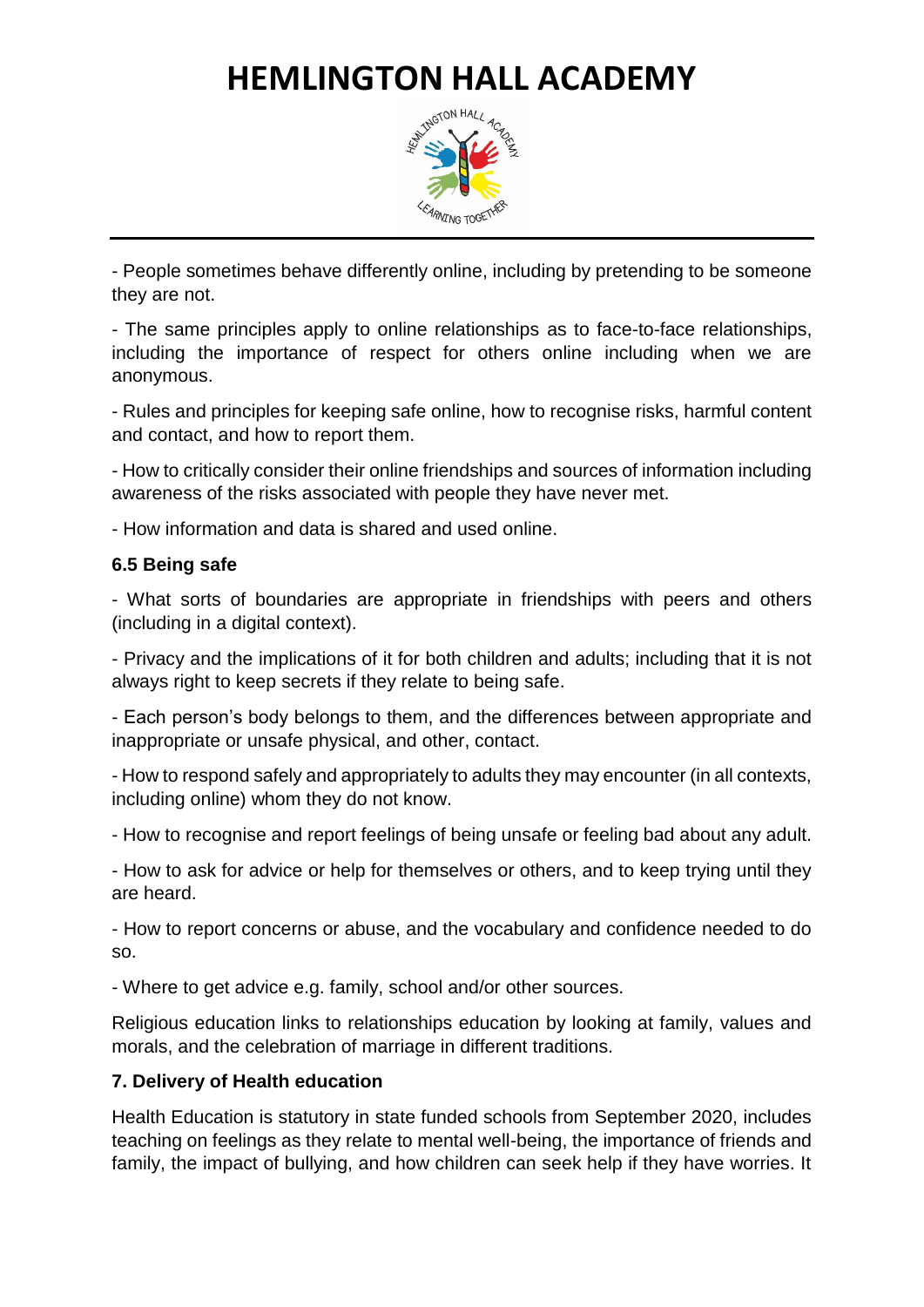

also requires schools to teach about the emotional and physical changes that take place during puberty.

The Department for Education (DfE) has set out guidance on what children must learn in Health Education by the end of Year 6, under a series of themes. The statutory content as written by the DfE is set out below. Some themes will recur throughout school while others will be taught in the most appropriate years.

#### **7.1 Mental well-being**

- Mental well-being is a normal part of daily life, in the same way as physical health.

- That there is a normal range of emotions (e.g. happiness, sadness, anger, fear, surprise, nervousness) and scale of emotions that all humans experience in relation to different experiences and situations.

- How to recognise and talk about their emotions, including having a varied vocabulary of words to use when talking about their own and others' feelings.

- How to judge whether what they are feeling and how they are behaving is appropriate and proportionate.

- The benefits of physical exercise, time outdoors, community participation, voluntary and service-based activity on mental well-being and happiness.

- Simple self-care techniques, including the importance of rest, time spent with friends and family and the benefits of hobbies and interests.

- Isolation and loneliness can affect children and that it is very important for children to discuss their feelings with an adult and seek support.

- That bullying (including cyberbullying) has a negative and often lasting impact on mental well-being.

- Where and how to seek support (including recognising the triggers for seeking support), including whom in school they should speak to if they are worried about their own or someone else's mental well-being or ability to control their emotions (including issues arising online).

- It is common for people to experience mental ill health. For many people who do, the problems can be resolved if the right support is made available, especially if accessed early enough.

#### **7.2 Internet safety and harms**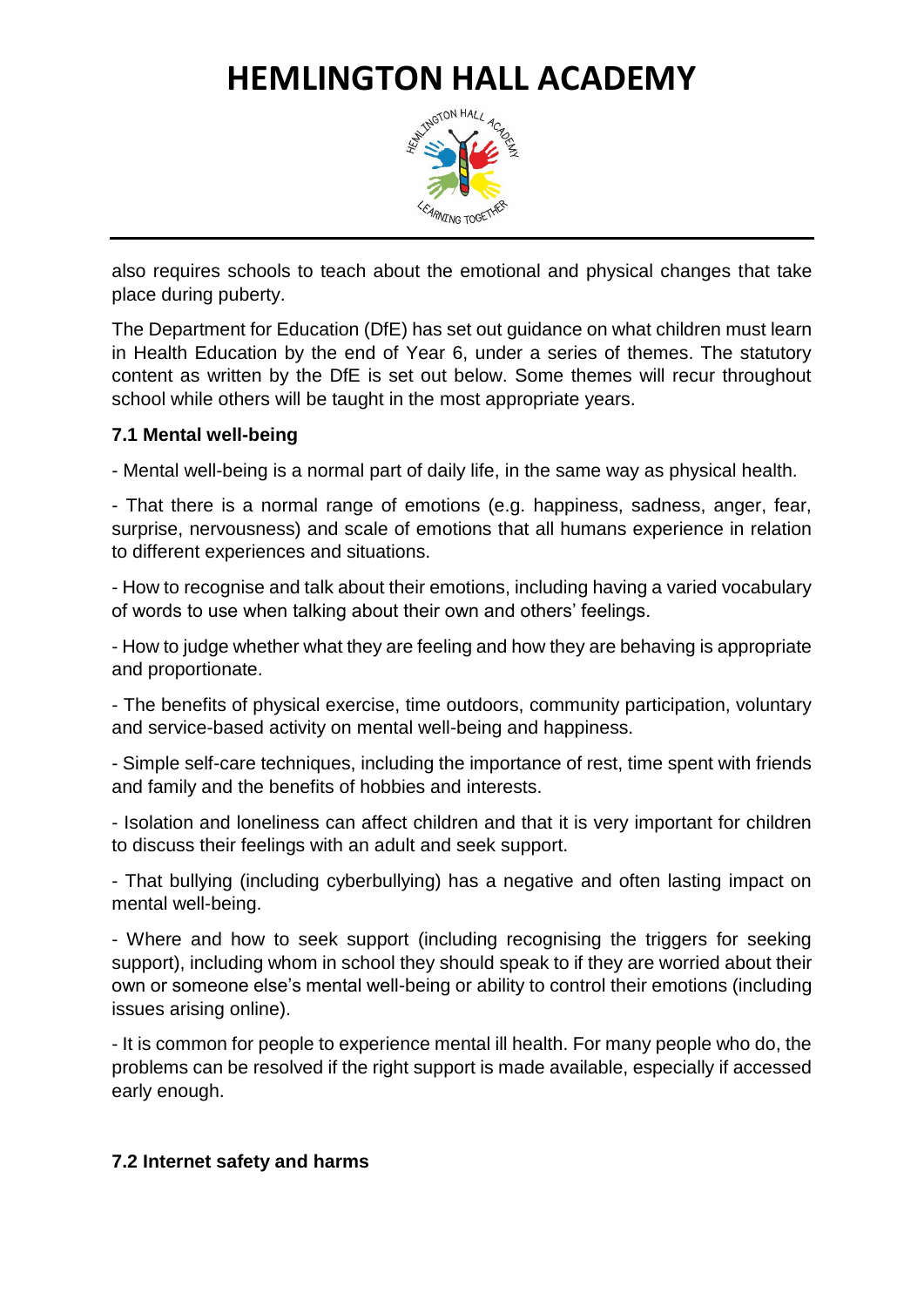

- For most people the internet is an integral part of life and has many benefits.

- The benefits of rationing time spent online, the risks of excessive time spent on electronic devices and the impact of positive and negative content online on their own and others' mental and physical well-being.

- How to consider the effect of their online actions on others and know how to recognise and display respectful behaviour online and the importance of keeping personal information private.

- Why social media, some computer games and online gaming, for example, are age restricted.

- That the internet can also be a negative place where online abuse, trolling, bullying and harassment can take place, which can have a negative impact on mental health.

- How to be a discerning consumer of information online including understanding that information, including that from search engines, is ranked, selected and targeted.

-What online grooming is, how to recognise it and report it.

- Where and how to report concerns and get support with issues online.

#### **7.3 Physical health and fitness**

- The characteristics and mental and physical benefits of an active lifestyle.

- The importance of building regular exercise into daily and weekly routines and how to achieve this; for example, walking or cycling to school, a daily active mile or other forms of regular, vigorous exercise.

- The risks associated with an inactive lifestyle (including obesity).

- How and when to seek support including which adults to speak to in school if they are worried about their health.

#### **7.4 Healthy eating**

- What constitutes a healthy diet (including understanding calories and other nutritional content).

- The principles of planning and preparing a range of healthy meals.

- The characteristics of a poor diet and risks associated with unhealthy eating (including, for example, obesity and tooth decay) and other behaviours (e.g. the impact of alcohol on diet or health).

#### **7.5 Drugs, alcohol and tobacco**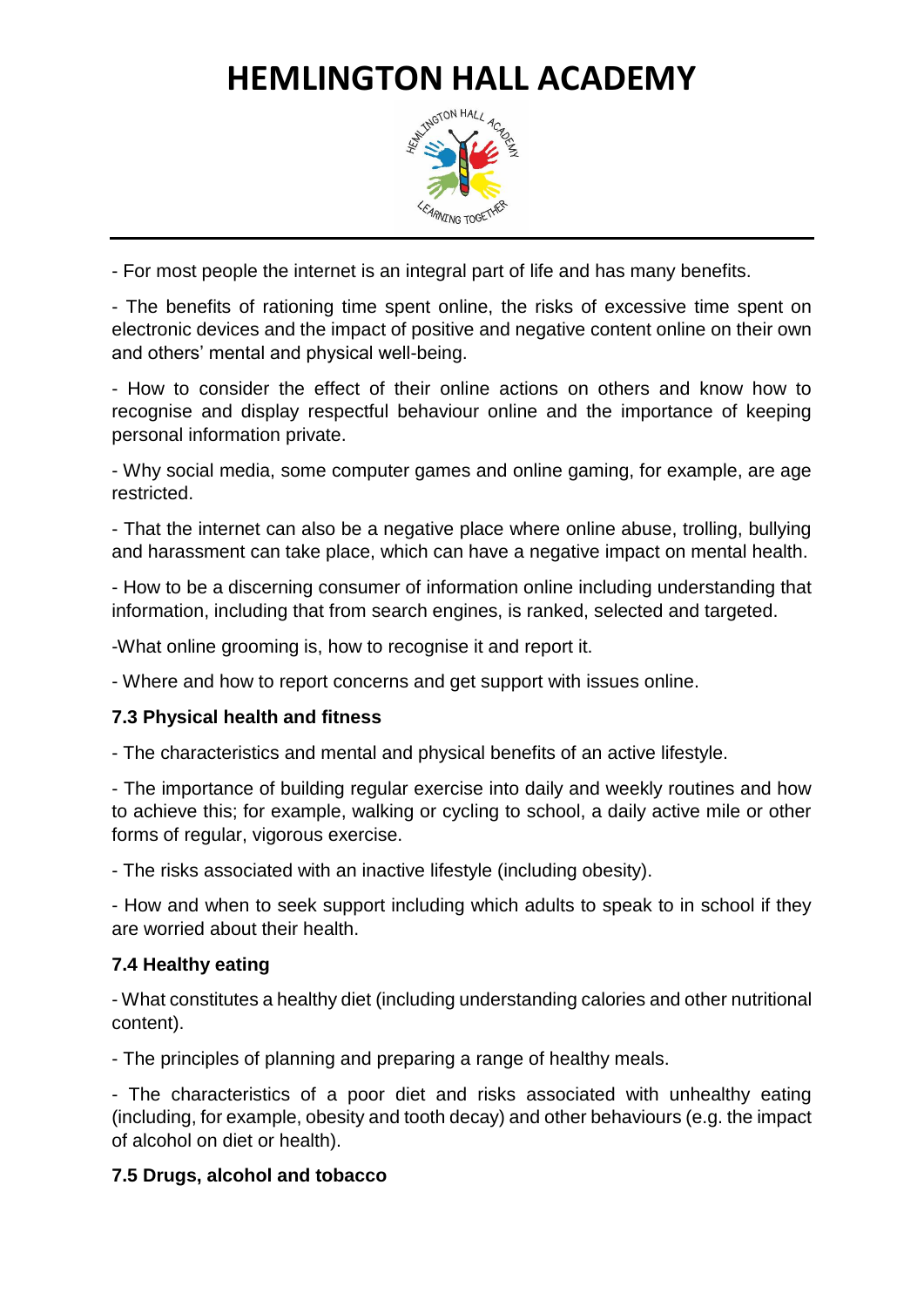

- The facts about legal and illegal harmful substances and associated risks, including smoking, alcohol use and drug-taking.

#### **7.6 Health and prevention**

- How to recognise early signs of physical illness, such as weight loss, or unexplained changes to the body.

- About safe and unsafe exposure to the sun, and how to reduce the risk of sun damage, including skin cancer.

- The importance of sufficient good quality sleep for good health and that a lack of sleep can affect weight, mood and ability to learn.

- About dental health and the benefits of good oral hygiene and dental flossing, including regular check-ups at the dentist.

- About personal hygiene and germs including bacteria, viruses, how they are spread and treated, and the importance of handwashing.

- The facts and science relating to allergies, immunisation and vaccination.

#### **7.7 Basic first aid**

- How to make a clear and efficient call to emergency services if necessary.

- Concepts of basic first-aid, for example, dealing with common injuries, including head injuries.

#### **7.8 Changing adolescent body**

- Key facts about puberty and the changing adolescent body, particularly from age 9 through to age 11, including physical and emotional changes.

- About menstrual well-being including the key facts about the menstrual cycle.

#### **8. Roles and responsibilities**

#### **8.1 The governing board**

The governing board will approve the relationships education policy and hold the head teacher to account for its implementation.

As well as fulfilling their legal obligations, governors will also ensure that:

- all pupils make progress in achieving the expected educational outcomes;
- the subjects are well led, effectively managed and well planned;
- the quality of provision is subject to regular and effective self-evaluation;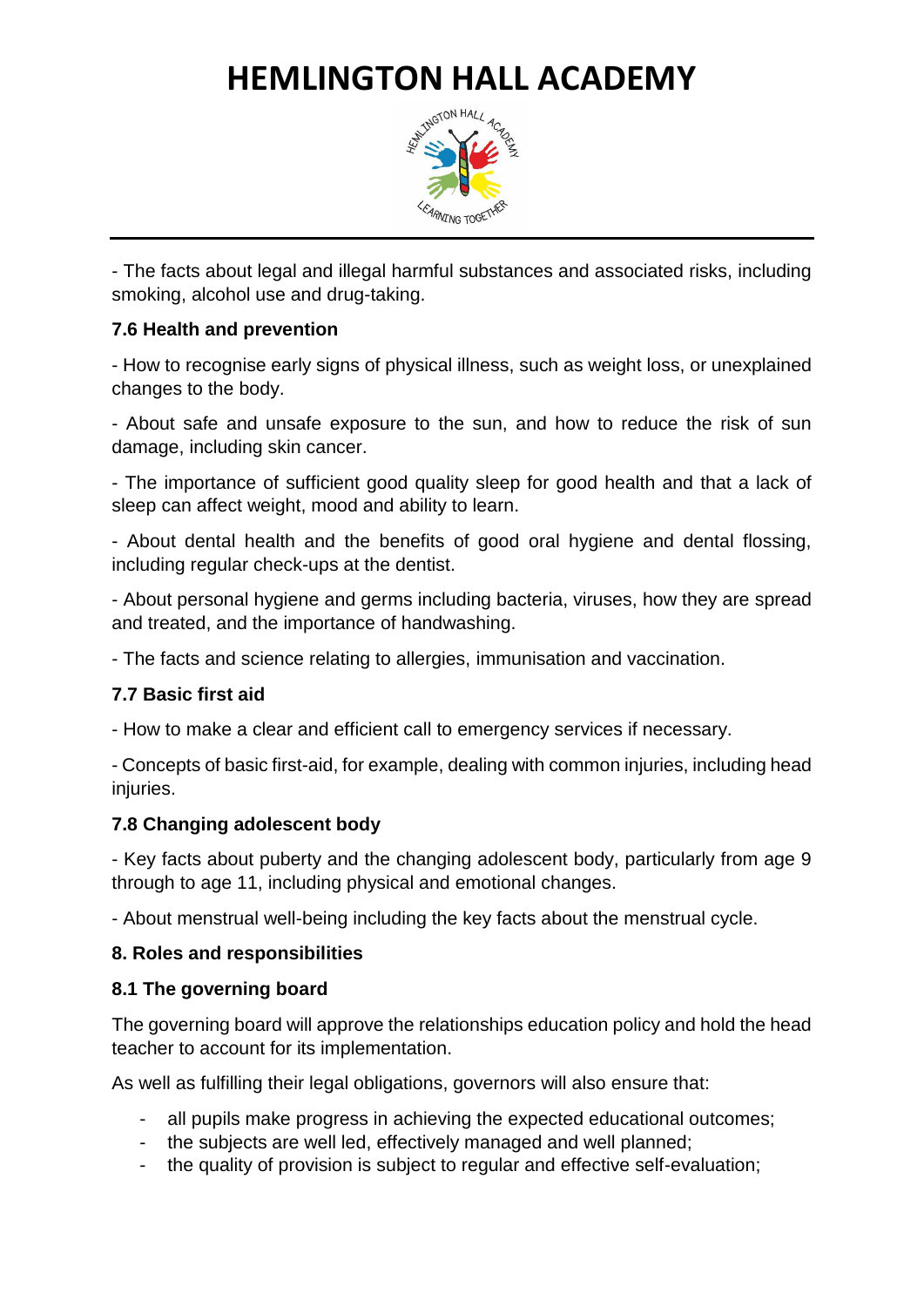

- teaching is delivered in ways that are accessible to all pupils with SEND;
- clear information is provided for parents on the subject content and the right to request that their child is withdrawn; and,
- the subjects are resourced, staffed and timetabled in a way that ensures that the school can fulfil its legal obligations.

HHA supports girls at the time of menstruation. Designated pupil toilets are provided with sanitary bins and free products as required.

#### **8.2 The head teacher**

The head teacher is responsible for ensuring that relationships education is taught consistently across the school, and for managing requests to withdraw pupils from non-statutory sex education lessons, if applicable.

#### **8.3 Staff**

Staff are responsible for:

- Delivering relationships in a sensitive way, taking account of pupils' family and faith backgrounds
- Modelling positive attitudes to relationships education, and health education, as with any other subject
- Monitoring children's learning in order to ensure they make progress
- Responding to the needs of individual pupils
- Ensuring that the learning is accessible to pupils with SEND.
- Responding appropriately to pupils whose parents wish them to be withdrawn from the non-statutory sex education lessons, if applicable.

Staff do not have the right to opt out of teaching relationships education. Staff who have concerns about teaching this subject are encouraged to seek support.

#### **8.4 Pupils**

Pupils are expected to engage fully in relationships education lessons and treat others with respect and sensitivity, as we expect all the time in school.

#### **9. Parents' right to withdraw their children from lessons**

Parents have the right to withdraw their children from sex education lessons as detailed in paragraph 2 and taught as part of the Relationships Education or PSHE curriculum.

Requests for withdrawal should be put in writing and addressed to the head teacher. A copy of withdrawal requests will be placed in the pupil's file so that parents' wishes are on record. The head teacher will automatically grant the request to withdraw a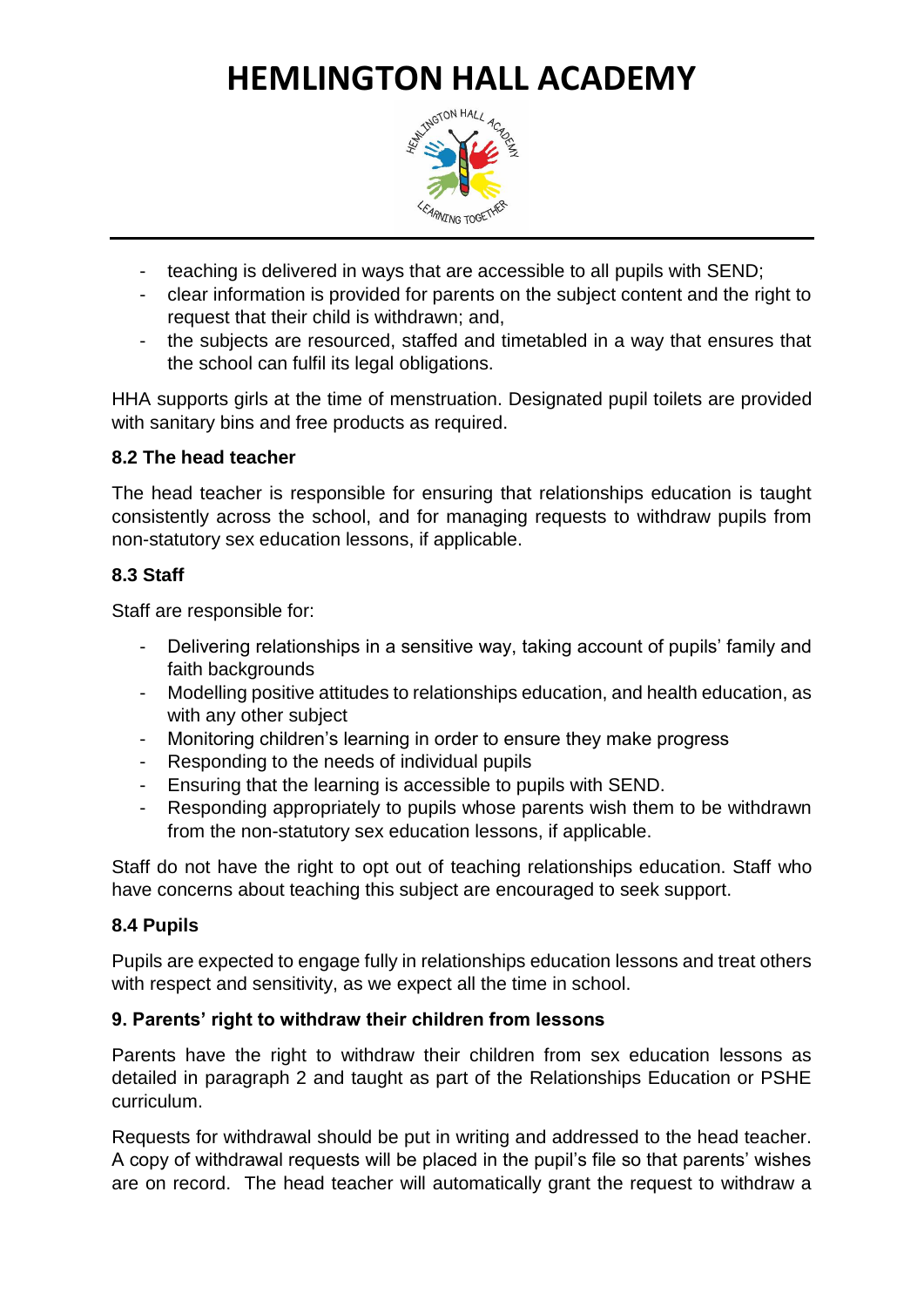

pupil the sex education and alternative work will be given to pupils who are withdrawn from sex education.

Primary schools are required to teach the elements of sex education contained in the science curriculum and there continues to be no right to withdraw from these lessons.

There is no right to withdraw from Relationships Education or Health Education.

#### **10. Training**

Staff are trained on the delivery of relationships education as part of their induction and it is included in our continuing professional development calendar.

The head teacher will also invite visitors from outside the school, such as school nurses or health professionals, to provide support and training to staff teaching Relationships and Health Education.

Whilst external visitors are used to enhance the delivery of Relationships Education and Health Education, any sessions delivered by outside visitors will be consistent with our policy on relationships education.

Staff will receive general training in the PSHE programme. Staff will receive additional updated training with regard to teaching Sex Education in addition to Relationships Education.

#### **11. Monitoring and Evaluation arrangements**

The delivery of Relationships Education and Health Education, is monitored by SLT regularly through learning walks, pupil and staff interviews.

Pupils' development in Relationships Education, and Health Education, is monitored by class teachers as part of our MAT trust assessment systems.

This policy will be reviewed by Ruth Connors, annually. At every review, the policy will be scrutinized and ratified by the governing board.

#### **12. References**

1 Annual Report of Chief Medical Officer 2012 Our Children Deserve Better: Prevention **Prevention** [https://assets.publishing.service.gov.uk/government/uploads/system/uploads/](https://assets.publishing.service.gov.uk/government/uploads/system/uploads/attachment_data/file/255237/2901304_CMO_complete_low_res_accessible.pdf)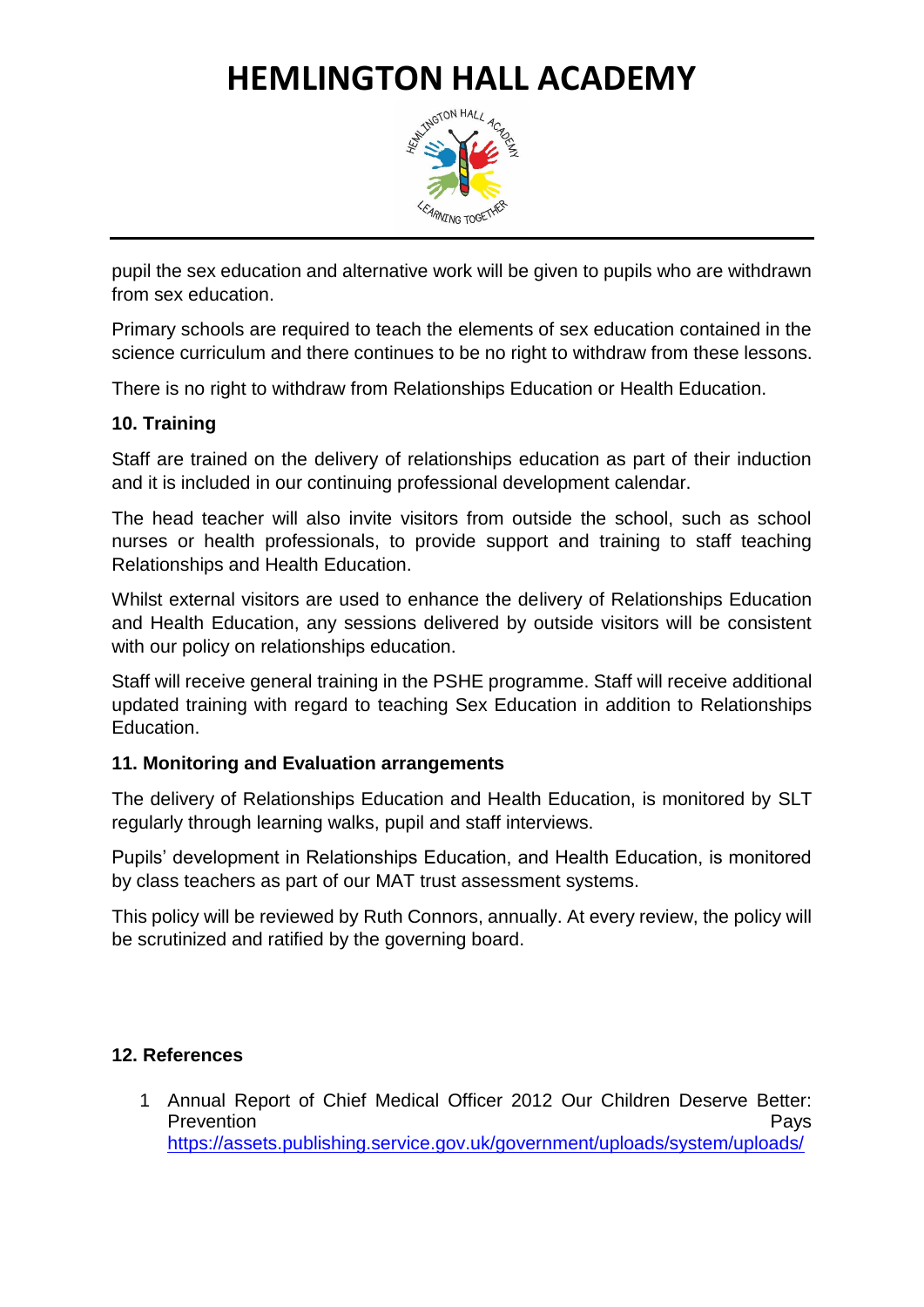

[attachment\\_data/file/255237/2901304\\_CMO\\_complete\\_low\\_res\\_accessible.p](https://assets.publishing.service.gov.uk/government/uploads/system/uploads/attachment_data/file/255237/2901304_CMO_complete_low_res_accessible.pdf) [df](https://assets.publishing.service.gov.uk/government/uploads/system/uploads/attachment_data/file/255237/2901304_CMO_complete_low_res_accessible.pdf)

- 2 Hayman J. (2016) *Personal, social, health and economic education: the bridge between public health and education* International Journal of Health Promotion and Education (pp157  $-$  161) Vol 54  $-$  Issue 4 <https://www.tandfonline.com/doi/abs/10.1080/14635240.2015.1111770>
- 3 The link between pupil health and well-being and attainment Public Health England / National Association of Headteachers (2014) Ref 2014491 [https://www.gov.uk/government/publications/the-link-between-pupil-health](https://www.gov.uk/government/publications/the-link-between-pupil-health-and-wellbeing-and-attainment)[and-wellbeing-and-attainment](https://www.gov.uk/government/publications/the-link-between-pupil-health-and-wellbeing-and-attainment)
- 4 Literature Review Evaluating the Impact of PSHE on Students' Health, Wellbeing and Academic Attainment (2017) Pro Bono Economics [https://www.probonoeconomics.com/sites/default/files/files/PSHE%20Evidenc](https://www.probonoeconomics.com/sites/default/files/files/PSHE%20Evidence%20Review%202017.PDF) [e%20Review%202017.PDF](https://www.probonoeconomics.com/sites/default/files/files/PSHE%20Evidence%20Review%202017.PDF)
- 5 A curriculum for life: The case for statutory Personal, Social, Health and Economic (PSHE) education (2017) The PSHE Association [https://www.pshe](https://www.pshe-association.org.uk/system/files/Curriculum%20for%20life%20December%202017%2012.06%2019%20Dec.pdf)[association.org.uk/system/files/Curriculum%20for%20life%20December%202](https://www.pshe-association.org.uk/system/files/Curriculum%20for%20life%20December%202017%2012.06%2019%20Dec.pdf) [017%2012.06%2019%20Dec.pdf](https://www.pshe-association.org.uk/system/files/Curriculum%20for%20life%20December%202017%2012.06%2019%20Dec.pdf)
- 6 Gutman L.M. and Vorhaus J. (2012) *The Impact of Pupil Behaviour and Wellbeing on Educational Outcomes* Institute of Education, University of London Research Report DfE RR-253 [https://assets.publishing.service.gov.uk/government/uploads/system/uploads/](https://assets.publishing.service.gov.uk/government/uploads/system/uploads/attachment_data/file/219638/DFE-RR253.pdf) [attachment\\_data/file/219638/DFE-RR253.pdf](https://assets.publishing.service.gov.uk/government/uploads/system/uploads/attachment_data/file/219638/DFE-RR253.pdf)
- 7 Statutory guidance on Relationships education, relationships and sex education (RSE) and health education (2019) Department for Education [https://www.gov.uk/government/publications/relationships-education](https://www.gov.uk/government/publications/relationships-education-relationships-and-sex-education-rse-and-health-education)[relationships-and-sex-education-rse-and-health-education](https://www.gov.uk/government/publications/relationships-education-relationships-and-sex-education-rse-and-health-education)
- 8 Parental Engagement on Relationships Education Department for Education 2019 [https://www.gov.uk/government/publications/engaging-parents-with](https://www.gov.uk/government/publications/engaging-parents-with-relationships-education-policy)[relationships-education-policy](https://www.gov.uk/government/publications/engaging-parents-with-relationships-education-policy)
- 9 Framework Guidance on Character Education from the Department for Education (2019)